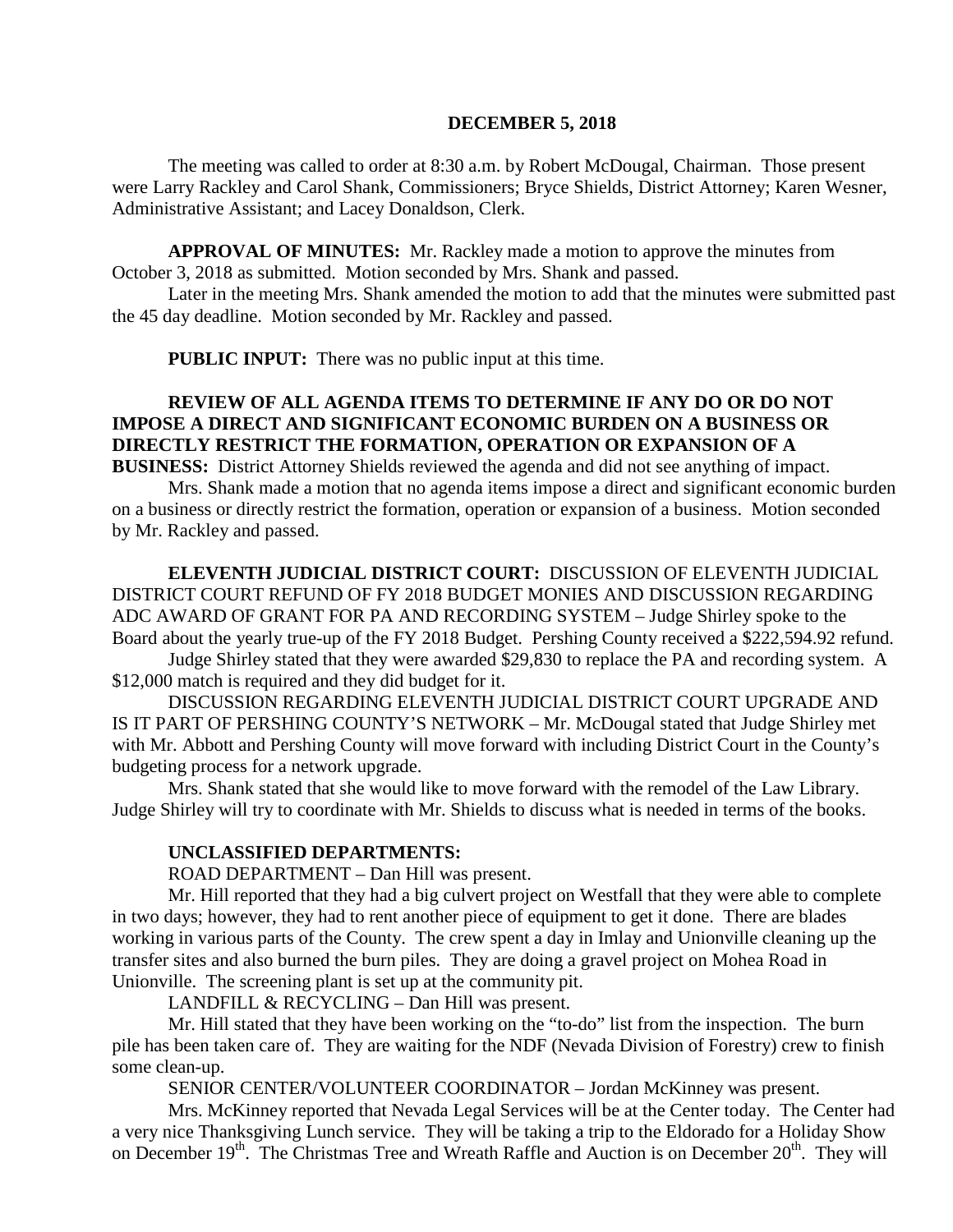be putting the silent auction items out a week in advance. They will also be having a Christmas Dinner on that day as well. They will serve breakfast on December  $28<sup>th</sup>$  and will have a New Year's Ham dinner on December  $31<sup>st</sup>$ .

BUILDINGS AND GROUNDS – John Handka was present.

Mr. Handka reported that the Christmas tree was delivered and has been decorated. The crew also put up lights and decorations on various County buildings. Today the crew has been shoveling snow. They have also been working on the annual furnace filter replacements. The Parade of Lights is this Saturday and the tree will be lit.

COMMUNITY CENTER/ECONOMIC DEVELOPMENT – Heidi Lusby-Angvick was present.

Mrs. Lusby-Angvick reported that the Director for Highway 95 is retiring. The City of Fallon attorneys will take over the reporting at this time.

The scheduled NDOT (Nevada Department of Transportation) meeting yesterday was cancelled. Mrs. Shank gave the Board a list of suggested improvements to present to NDOT. Mrs. Lusby-Angvick also stated that there is an Inter-County Transit Study meeting on December  $19<sup>th</sup>$  in Carson City. She will attend that meeting and then work with Sheryl Gonzalez of WNDD (Western Nevada Development District) in the afternoon. They have started working on the Comprehensive Economic Development Strategy rewrite, which has to be done every five years.

Mrs. Lusby-Angvick also met with Sheryl Gonzalez and Jan Morrison. Ms. Morrison is with North Eastern Nevada Regional Development Authority (Elko County). They discussed housing. Ms. Morrison is working on a housing initiative for Humboldt County and will share it with us.

Mrs. Lusby-Angvick also asked when the joint meeting with the City will be. Mr. McDougal stated that they are looking at January and Mrs. Wesner will follow-up.

PERSHING COUNTY FIRE/AMBULANCE DEPARTMENTS –

*AMBULANCE REPORT:* Chief Rodney Wilcox and Mike Heidemann were present.

Chief Wilcox reported that those taking the Advanced EMT course will be finishing up at the first of the year. They are working on a problem that came up a few weeks ago with their computer program. The call information is being transferred to REMSA, but is not uploading to the State.

*LOVELOCK FIRE:* Chief Wilcox reported that he will have a report at the next meeting regarding number of calls, etc. Chief Wilcox also met with a new business that is coming into the Industrial Park. They will be extracting hemp oil. Mr. McDougal was concerned about the Marijuana Ordinance. Mr. Shields stated that our Ordinance does not address hemp as it is addressed through NRS (Nevada Revised Statute). Mr. McDougal would like to make sure that it is allowable and readdress the request that came before the Board in November if necessary. Mr. Shields noted that hemp is regulated by the Department of Agriculture and marijuana is regulated by the Department of Taxation.

Chief Wilcox stated that the group that is working on the Exterior Firefighter training will be done by the end of the year. Chief Wilcox stated that they are still working on setting up a Chiefs meeting.

Mr. Rackley stated that they need to discuss the Fire Chief being appointed by the Commission and City Council instead of being elected by the membership. Mrs. Shank stated that they also needed to discuss how the four departments are set up. Mr. Shields stated that the more control a city or county has over a volunteer fire department, the more likely a court would find that those volunteers are employees of the county or municipality. Mr. Heidemann stated that creating fire districts will take some time, but there are things that can be done in the mean time to make things more efficient and qualify the county as a whole for additional grants. Mr. Shields spoke about the County's Ordinance regarding fire districts.

*RYE PATCH FIRE:* Mr. Rackley spoke about Rye Patch's brush truck, stating that necessary parts are being replaced. Chief Wilcox stated that the brush truck has been repaired and is back at the department. Mr. Shields stated that the bids for a new truck have been advertised and are due January  $4^{\overline{\text{th}}}$ .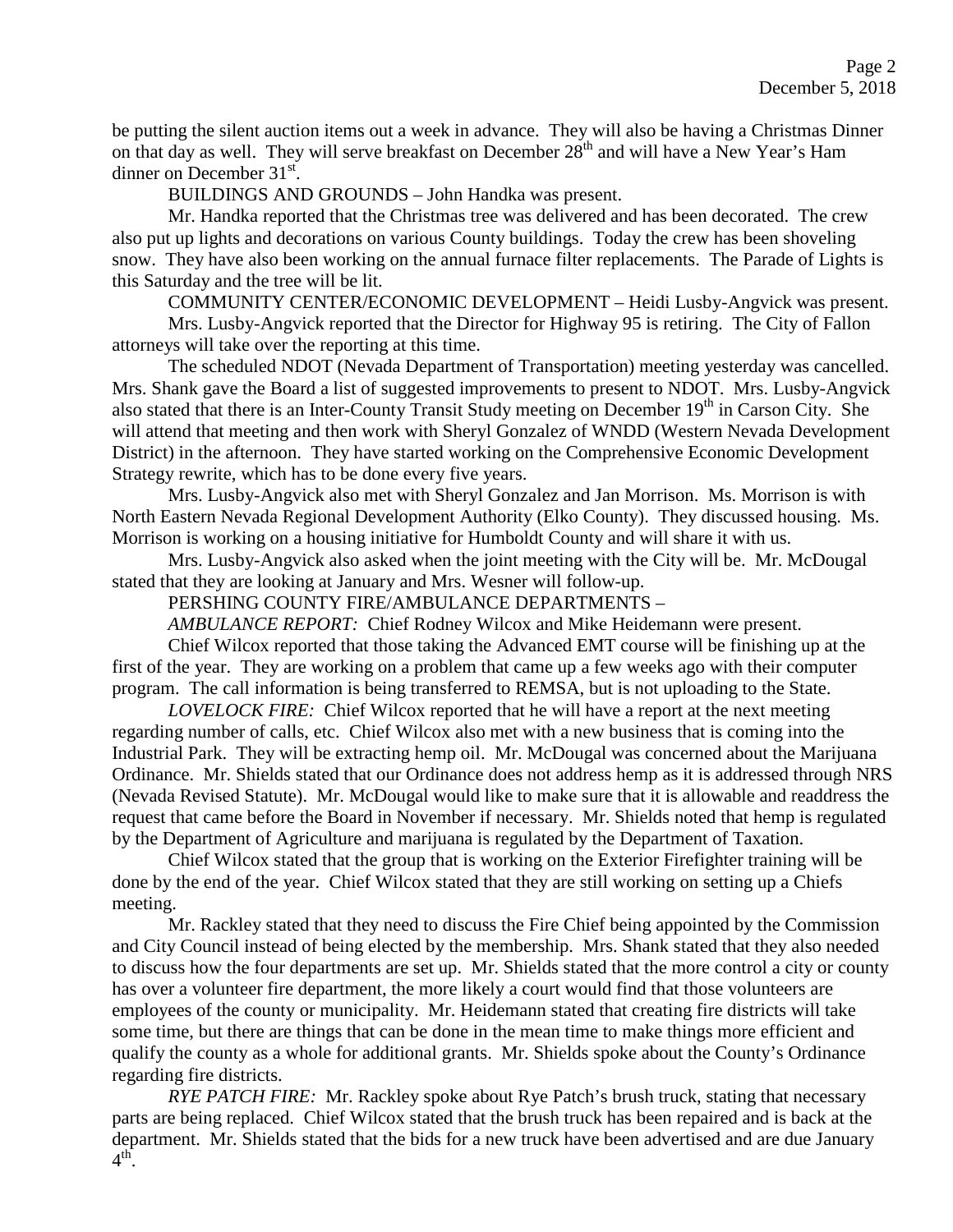*FIRE INSPECTIONS/INSPECTOR, BUSINESS LICENSE FEE:* Mr. Shields did some

research on what other counties charge for business licenses and how they are structured.

An item will be on the next agenda to set a new fee for business licenses.

Chief Wilcox also stated that there is a new Chief at the Lovelock Indian Colony.

SAFETY/GRANT WRITER – Pam Munk was present.

Mrs. Munk reported that she applied for a second Kaboom Grant. The grant will probably be awarded sometime in February and would cover the equipment and surfacing. She has raised \$8,889.00 in fundraising and through donations.

In regards to the Safety E-Learning,  $11<sup>th</sup>$  Judicial is now up and working. Buildings and Grounds still does not have email addresses. Mrs. Munk will continue holding a class for the Road Department in lieu of the e-learning.

PUBLIC DEFENDER – Steve Cochran was present.

Mr. Cochran gave the Board his monthly report and stated that during the last meeting he was at a Specialty Court Conference. They have been having some issues with their fax machines and the IT Department is working on a resolution.

**PROCLAMATIONS AND AWARDS:** PERSHING COUNTY HIGH SCHOOL FOOTBALL TEAM 2018 2-A STATE CHAMPIONS – Principal Tom Brooks, Coach Mike Brooks, and senior players Sean Gottschalk, Jayce Leyva, Axel Gonzalez, Joaquin Wanner, and Dylan Hultenschmidt were present.

The Board presented a Proclamation honoring the 2018 2-A Football State Champions.

# **UNCLASSIFIED DEPARTMENTS, CONT.D:**

IT DEPARTMENT – Justin Abbott was present.

Mr. Abbott reported that he had 15 tickets opened in November and resolved 7. Some were the result of internet providers changing parameters without providing us notice, which broke other connections. He also stated that the number of phishing attempts has increased over the past month. The server upgrade at the Sheriff's Office is in progress. He will be working over there all day tomorrow.

Mr. Abbott stated that he would like to move forward with sending out the RFP (request for proposals) for the network upgrade so that he has numbers prior to the budget workshops. Mr. McDougal felt that an item could go on the next agenda for possible approval.

Mr. Abbott also reported that the Broadband Action Committee met on Monday. They met with OSIT (Office of Science, Innovation and Technology) and discussed the upcoming projects in Pershing County.

# **PLANNING AND BUILDING DEPARTMENT / IMLAY WATER:** James Evans was

present.

Mr. Evans gave the Board his monthly report. There is a Planning Commission meeting tonight and they will be hearing a proposal for another solar project.

Mrs. Shank spoke about the Humboldt River Ranch Architectural Review Committee. Mr. Evans stated that he received a rather aggressive phone call from Georgia Morgan yesterday insinuating that she is his supervisor. This was in regards to a permit that Mr. Evans issued, which he feels he was well in his right to issue.

Mrs. Shank also asked about the bids for the ball field bathrooms. Mr. Evans stated that he hasn't spoken with Mr. Shields yet as the Recreation Board had planned to do the project in phases.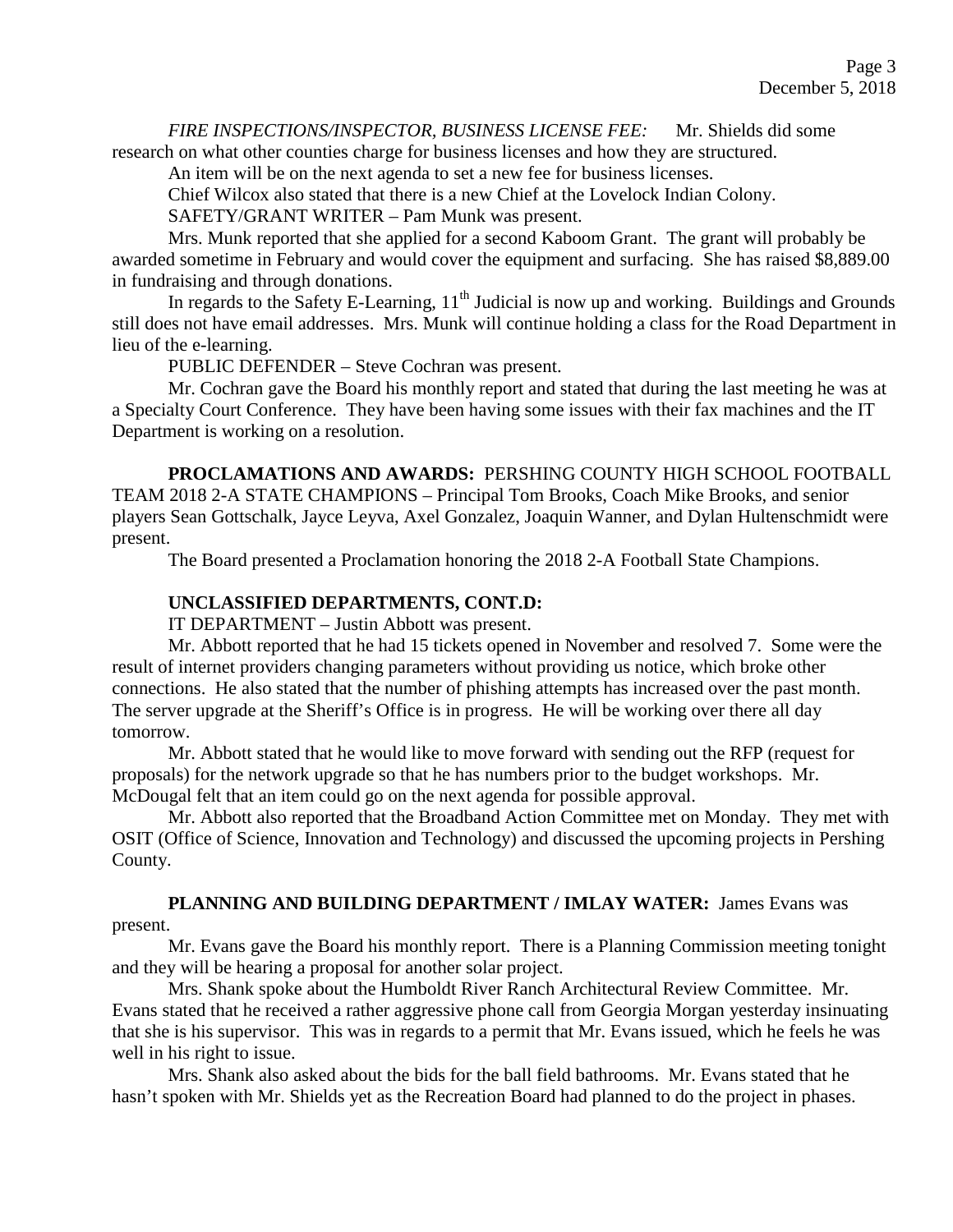## **ELECTED DEPARTMENTS:**

LACEY DONALDSON, CLERK-TREASURER – Mrs. Donaldson stated that December is a pretty quiet month for the Clerk-Treasurer's office. She gave an update on the Humboldt River Ranch Electrical Assessment Refund. 499 parcels received a refund amounting to \$54,405.97. This leaves approximately \$51,845.00 that will be turned over to the General Fund in June.

RENE CHILDS, RECORDER-AUDITOR – Mrs. Childs gave the Board the Month End Fund Balance Report. She mentioned the 911 Surcharge Fund, which has a low ending fund balance. The 911 AT&T bill will not be able to be paid from there until the fund builds back up. Mr. Rackley hoped that the increase to the 911 surcharge fee would help. Mrs. Childs also reported that the yearly audit has been completed and they will be at the December  $19<sup>th</sup>$  meeting to present it. Tyler will be here next week to work on the conversion project.

*Salary Resolution, Stephiene Yenne:* Mrs. Childs stated that she is making this request as Mrs. Yenne clearly has the experience to warrant the reclassification. She has also brought in a different perspective from another county that has been invaluable.

Mr. Rackley made a motion to approve the Salary Resolution for Stephiene Yenne moving her from an Admin. Clerk II, Range 26, Step 10 to an Admin. Specialist, Range 31, Step 5 effective December 1, 2018. Motion seconded by Mrs. Shank and passed.

LAUREEN BASSO-CERINI, ASSESSOR – Ms. Basso-Cerini reported that she has requested that Devnet reschedule their planned visit next week due to the deadlines for mailing assessment notices.

Darol Gilliland in DMV has brought it to Ms. Basso-Cerini's attention that he is having a hard time keeping up with renewals at the end of the month because of title transactions. The office does not receive any reimbursement from the State for title transactions. The office staff will be discussing the possibility of not doing title work on the last day of the month.

*Resolution directing the County Assessor to take certain actions regarding the secured tax roll:*  Mrs. Shank made a motion to adopt Resolution #18-1212, directing the County Assessor to take certain actions regarding the Secured Tax Roll. Motion seconded by Mr. Rackley and passed.

BRYCE SHIELDS, DISTRICT ATTORNEY – Mr. Shields reported that he received nine applications for the vacant Child Support position. Jack Bullock will be retiring at the end of the month. Todd Banks will move into the Deputy position and Mr. Shields doesn't plan on filling the Burning Man position.

There will be a retirement party for Mr. Bullock on December  $27<sup>th</sup>$  at noon.

**UPDATE ON PROGRESS OF SITE LOCATION, DESIGN, FUNDING, AMENITIES, AND CONSTRUCTION OF FUTURE LAW ENFORCEMENT CENTER:** Mr. Rackley didn't have anything to report. Mr. Shields did speak with the grant writer. She doesn't search out grants, she expects her clients to find the grants for her to write.

**DERBY FIELD AIRPORT:** Mr. Rackley stated that he had previously reported that there were some questions about the compaction testing. He spoke with the engineers on Monday and they feel it is being resolved.

**IMLAY COMMUNITY ACTION GROUP:** REQUEST FOR FUNDING FOR INTERNET AT THE COMMUNITY CENTER BUILDING – Mr. Abbott spoke with them on Monday. Mr. Abbott is still waiting for the quote for the equipment.

**REPORT FROM LEGAL COUNSEL:** Mr. Shields spoke about the hemp discussion earlier in the morning. Hemp is not considered marijuana. Mr. McDougal felt Mr. Shields should reach out to the woman who came before the board in November to let her know what is allowed and what is not.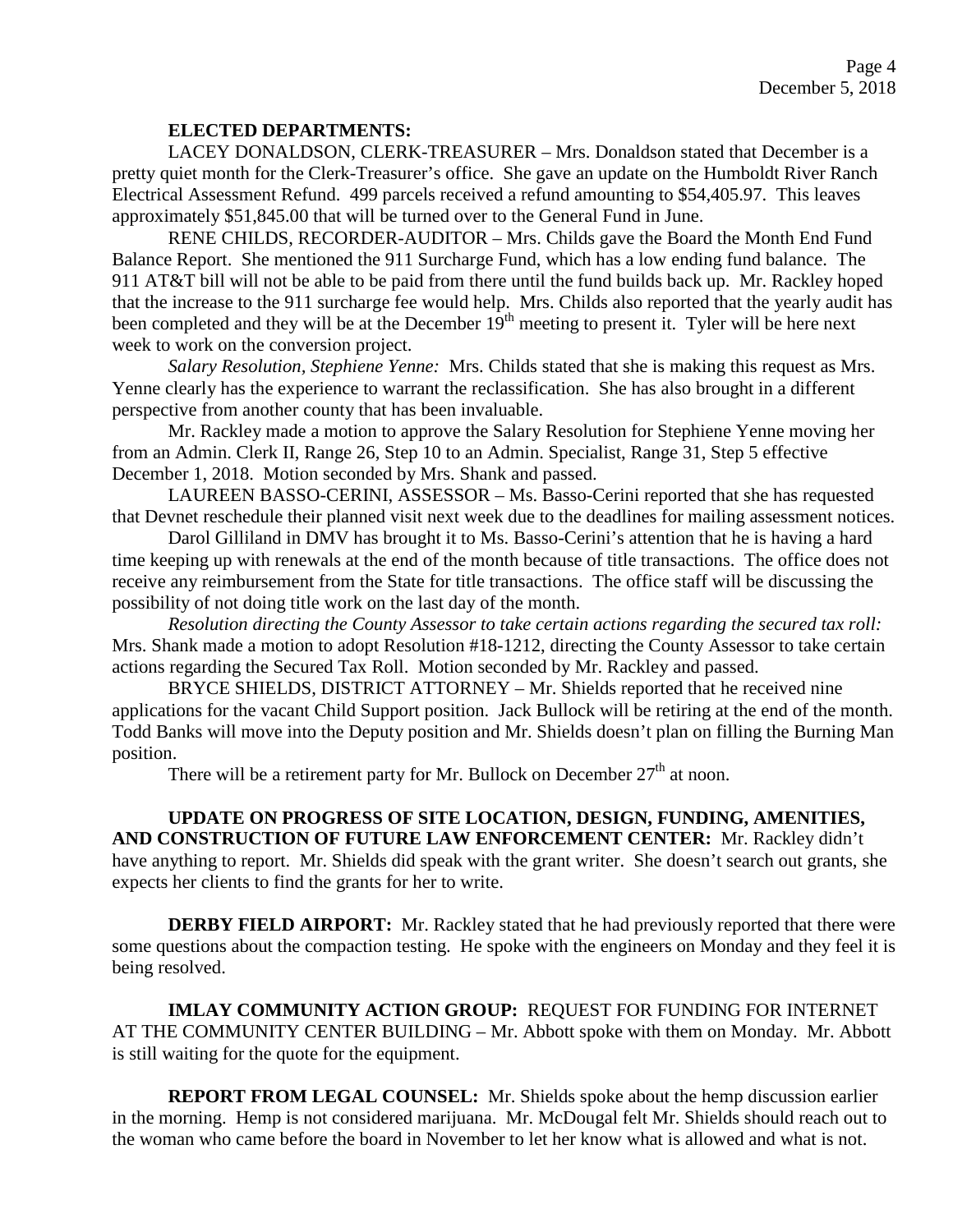Mr. Shields also spoke about the tribe purchasing land and whether or not that land would be sovereign.

**SHERIFF JERRY ALLEN:** Sheriff Allen presented his Post Mission Synopsis for the 2018 Burning Man Event.

Sheriff Allen stated that the prospective deputy that he had has accepted an offer elsewhere. He does have two individuals that are interested, but are not POST (Peace Officers Standards Training) certified.

**REPORT FROM ADMINISTRATIVE ASSISTANT:** Mrs. Wesner stated that she will be conducting interviews for the Child Support position tomorrow. She has provided the updated job descriptions to the Board and they will approve them at the next meeting.

**UPDATE ON MATTERS RELATING TO THE PERSHING COUNTY ECONOMIC DEVELOPMENT AND CONSERVATION ACT:** Mr. McDougal stated that he received a call from Alan Freemyer. He has been speaking with Senate staffers. They have received word that some of the Democrat senators are concerned about a few of the purchase agreements. Mr. McDougal told them that he didn't think it would be an issue if those parcels were removed.

**ITEMS FOR FUTURE AGENDAS:** Mr. Rackley spoke about the rotation for the Grass Valley Advisory Board meetings. The cattle-free area in Grass Valley was also discussed.

**CORRESPONDENCE:** A letter was received from Bill Watters, Consulting Engineer, regarding an application for Water Pollution Control Perming at the Willow Creek Mine. Notices of Decision were also received from the NEPA (Nevada Environmental Protection Agency) regarding Water Pollution Control Permits for Zephyr Minerals, Inc. and Springer Mining Company.

**MATTERS OF THE BOARD FOR DISCUSSION, BOARD MEMBER REPORTS, BOARD LIAISON REPORTS:** Mr. Rackley stated that the Volunteer Advisory Board has a meeting next Friday, December 14<sup>th</sup>. The building at the Recycling Center is currently being used for float decorating. In regards to the TV Board, Mr. Rackley will be putting in a voucher to reimburse his time

and travel. He also stated that the installation of the new module has been delayed due to the snow. Mrs. Shank Cemetery Board meets on December  $12<sup>th</sup>$ . The Centennial Planning Committee has done quite a bit of work. Mrs. Shank has ordered some banners. She has also been speaking with the Frontier Community Coalition and they have scheduled a dinner on March 16<sup>th</sup>, which will kick-off the Centennial. Mrs. Shank also spoke about the possibility of having banners with the names of local Veterans for Memorial Day. Mrs. Shank gave the Board pictures of the ballfields and the work that has been done by Buildings and Grounds and NDF (Nevada Division of Forestry).

Mr. Shields spoke with Russell Fecht, School Superintendent, yesterday about the District's property in Imlay. He would like to schedule a joint meeting. Mrs. Wesner will contact the School District for dates.

Mr. McDougal stated that the Navy will be giving a presentation regarding their EIS (Environmental Impact Statement) for the expansion on Thursday, December  $13<sup>th</sup>$  at 1:00 p.m. at C-Punch. On December  $17<sup>th</sup>$  Mr. McDougal will be attending the Western Nevada Development District meeting and dinner.

**PUBLIC INPUT:** Mr. Shields spoke about casinos operated on tribal land, as there was a question early in the meeting. He stated that tribes were granted approval by Congress to do so on certain lands under their control.